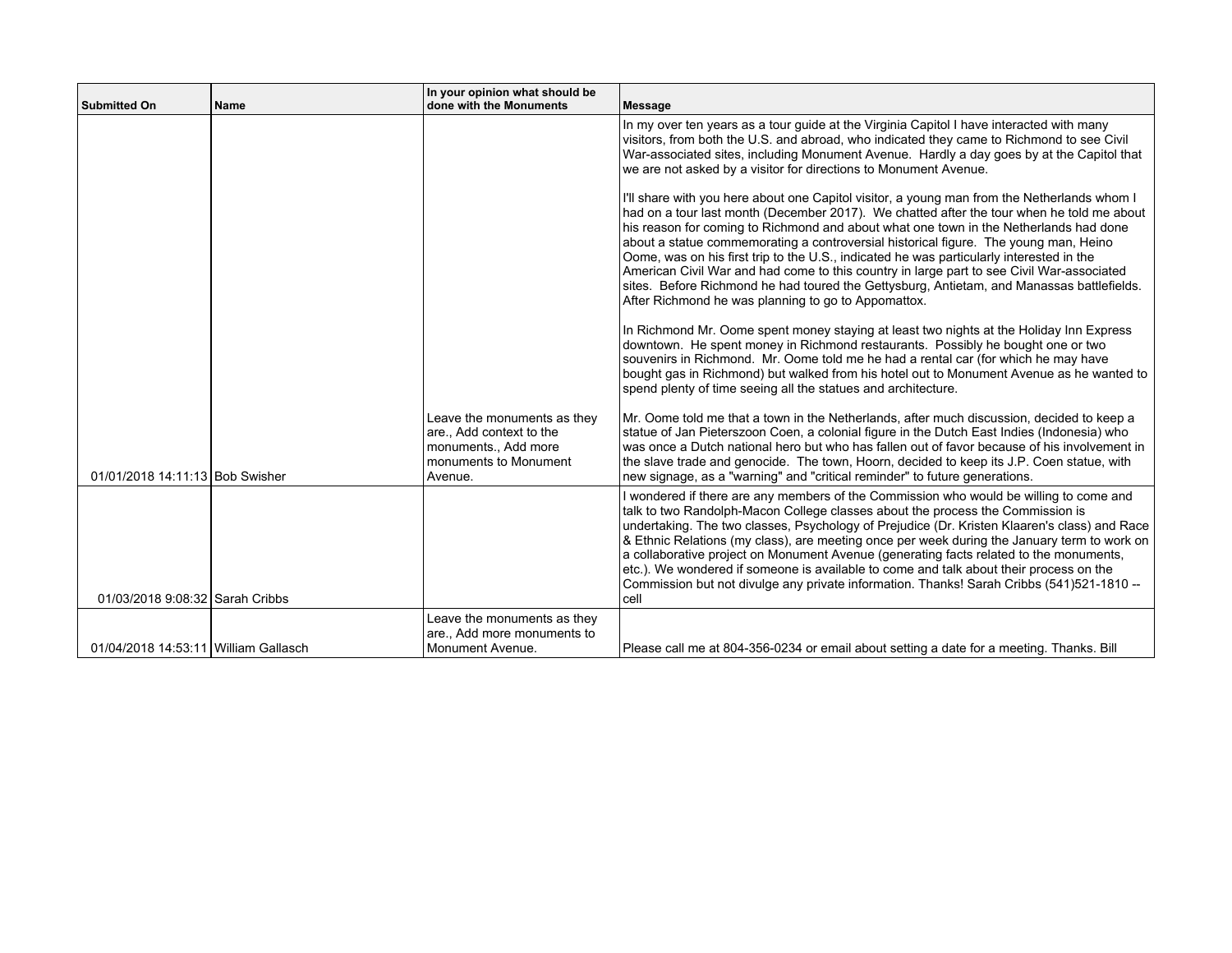|                                      |                                                       | To Whom this May Concern:<br>My name is Claude Armstrong, a 2nd year student at VCU's I. Douglas Wilder School in their<br>Masters of Urban & Regional Planning program. I am evaluating ideas for my Professional<br>Plan capstone project to be completed at the end of Spring 2019 and am writing to inquire<br>about the possibility of working with the commission to develop a visioning plan and concept<br>built on public participation by the diverse interests surrounding the Monument Ave<br>Monuments. Though a MURP student I have an architectural design background and some<br>urban design education & experience. |
|--------------------------------------|-------------------------------------------------------|---------------------------------------------------------------------------------------------------------------------------------------------------------------------------------------------------------------------------------------------------------------------------------------------------------------------------------------------------------------------------------------------------------------------------------------------------------------------------------------------------------------------------------------------------------------------------------------------------------------------------------------|
|                                      |                                                       | I would like feedback from you on the feasibility of such a venture. If feasible, I would like to<br>get a gauge on the possible scope and timing for such an undertaking to determine whether,<br>with my schedule, I can take it on. What you are doing is important so I want to make sure<br>that any assistance I give will serve your purposes and advance this sensitive discussion.                                                                                                                                                                                                                                           |
|                                      |                                                       | Respectfully,<br>Claude P. Armstrong<br>Masters Degree Candidate,<br>Virginia Commonwealth University<br>L. Douglas Wilder School of Government,<br>Masters of Urban & Regional Planning (MURP) Program                                                                                                                                                                                                                                                                                                                                                                                                                               |
|                                      | Add context to the monuments<br>Add more monuments to | c  804-586-3546 (personal)                                                                                                                                                                                                                                                                                                                                                                                                                                                                                                                                                                                                            |
| 01/05/2018 10:02:22 Claude Armstrong | Monument Avenue.                                      | ol 804-734-5046 (day time)                                                                                                                                                                                                                                                                                                                                                                                                                                                                                                                                                                                                            |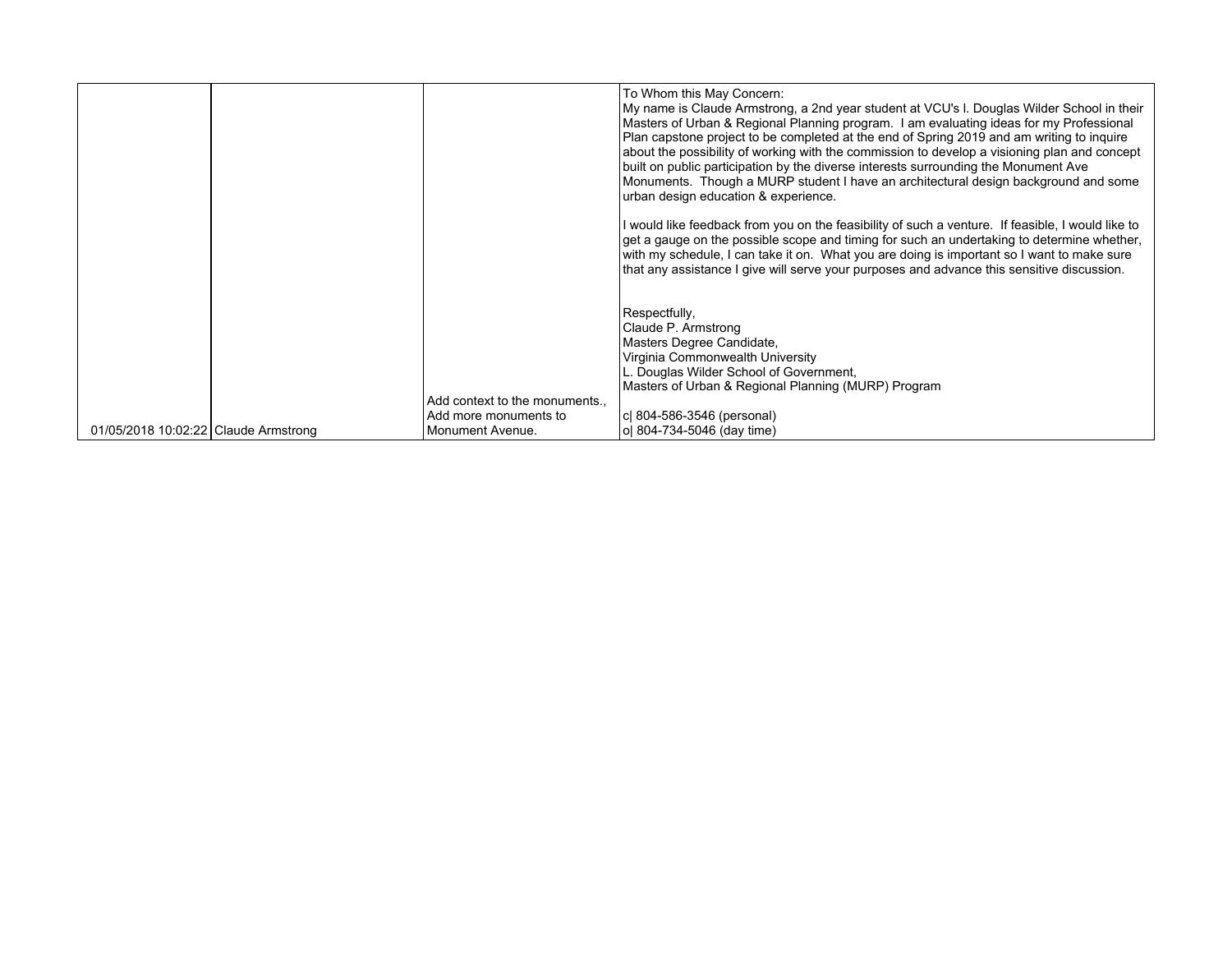|                                       |                                                                           | My opinion is these statues should be relocated to the Virginia Historical Society Museum<br>(inside or outside). They still exist, not wiping away any history, only removing a controversial<br>figure from a public space, where they are still participating as active players in the shaping of<br>Richmond as a city.                                                                                                                                                                                                                                                                                                                                                                                                                                                                                                                                                                                                                                                                                                                                                                                                                                                                                                                                                                                                                                                                                                                                                                                                                                                                                                                                                                                                                                                                                                                                                                                                                                                                                                                                                                                                              |
|---------------------------------------|---------------------------------------------------------------------------|------------------------------------------------------------------------------------------------------------------------------------------------------------------------------------------------------------------------------------------------------------------------------------------------------------------------------------------------------------------------------------------------------------------------------------------------------------------------------------------------------------------------------------------------------------------------------------------------------------------------------------------------------------------------------------------------------------------------------------------------------------------------------------------------------------------------------------------------------------------------------------------------------------------------------------------------------------------------------------------------------------------------------------------------------------------------------------------------------------------------------------------------------------------------------------------------------------------------------------------------------------------------------------------------------------------------------------------------------------------------------------------------------------------------------------------------------------------------------------------------------------------------------------------------------------------------------------------------------------------------------------------------------------------------------------------------------------------------------------------------------------------------------------------------------------------------------------------------------------------------------------------------------------------------------------------------------------------------------------------------------------------------------------------------------------------------------------------------------------------------------------------|
|                                       |                                                                           | Although I am in favor of relocating the monuments, I have an interesting thought to offer.                                                                                                                                                                                                                                                                                                                                                                                                                                                                                                                                                                                                                                                                                                                                                                                                                                                                                                                                                                                                                                                                                                                                                                                                                                                                                                                                                                                                                                                                                                                                                                                                                                                                                                                                                                                                                                                                                                                                                                                                                                              |
|                                       |                                                                           | I am a fourth-year architecture student at Washington University in St. Louis, but was born<br>and raised in Richmond. I grew up in the suburbs and didn't really get to know the city until I<br>attended Orchard House School, located on North Allen, directly north of the Lee Monument.<br>The monuments did not really mean much to me other than fun places to play at recess, but<br>after deciding to study architectural spaces, I have started to understand the significance of<br>public space. This summer, after the Unite the Right rally, I was asked to help lead an hour-<br>long informal round table discussion at my school about monuments and their role in modern<br>times. In attendance were administrators from the Office of Community Engagement at my<br>school, graduate architecture students, undergraduates and a PHd candidate in art history<br>who is writing her thesis on art (specifically monuments) in public space. Much of what we<br>talked about was redundant, and obviously one-sided but at one point we came round to<br>talking about how monuments are also one-sided. It is impossible to sum up the feelings of<br>an entire community in one "heroic" figure. Monuments represent the emboldened,<br>empowered or enraged views of those with enough money or clout to erect a statue. What<br>doesn't get built in those moments are the stories of the other side of history. If we argue that<br>these monuments represent our heritage, we are lying to ourselves and to everyone who<br>sees them. We are giving only one side of history. These monuments show mounted<br>warriors, noble orators and leaders, so why don't we write in the other side. As a city, we can<br>respond to these calls of Southern Pride and heritage with statues of Richmonders who lived<br>in the same time, on the other side of history. Slaves, northern sympathizers, people fighting<br>for freedom from slavery. We shouldn't put them on the other side of town, but directly in front<br>of our confederate heroes. A conversation ensues, one that doesn't forget either side of |
| 01/05/2018 23:14:05 Ruth Blair Moyers | Relocate the monuments.                                                   | history.                                                                                                                                                                                                                                                                                                                                                                                                                                                                                                                                                                                                                                                                                                                                                                                                                                                                                                                                                                                                                                                                                                                                                                                                                                                                                                                                                                                                                                                                                                                                                                                                                                                                                                                                                                                                                                                                                                                                                                                                                                                                                                                                 |
|                                       |                                                                           | 1. move the monuments to Belle Isle & commence archaeological work to identify locations of<br>the Confederate Prison there. Belle Isle held over 30,000 Union POWs. The monuments<br>thus take their place in a historical setting related to the Civil War, where the educational<br>context can be made clear. no one is forced to visit them. self-determination.                                                                                                                                                                                                                                                                                                                                                                                                                                                                                                                                                                                                                                                                                                                                                                                                                                                                                                                                                                                                                                                                                                                                                                                                                                                                                                                                                                                                                                                                                                                                                                                                                                                                                                                                                                    |
|                                       |                                                                           | 2. Dean Joe Seipel (VCU) once had the idea for a sculpture park along the James River. the                                                                                                                                                                                                                                                                                                                                                                                                                                                                                                                                                                                                                                                                                                                                                                                                                                                                                                                                                                                                                                                                                                                                                                                                                                                                                                                                                                                                                                                                                                                                                                                                                                                                                                                                                                                                                                                                                                                                                                                                                                               |
| 01/08/2018 10:32:37 David Morris      | Relocate the monuments.                                                   | monuments, in such a context, could be appreciated as works of art--and surrounded with<br>explanatory materials                                                                                                                                                                                                                                                                                                                                                                                                                                                                                                                                                                                                                                                                                                                                                                                                                                                                                                                                                                                                                                                                                                                                                                                                                                                                                                                                                                                                                                                                                                                                                                                                                                                                                                                                                                                                                                                                                                                                                                                                                         |
|                                       | Leave the monuments as they                                               |                                                                                                                                                                                                                                                                                                                                                                                                                                                                                                                                                                                                                                                                                                                                                                                                                                                                                                                                                                                                                                                                                                                                                                                                                                                                                                                                                                                                                                                                                                                                                                                                                                                                                                                                                                                                                                                                                                                                                                                                                                                                                                                                          |
| 01/08/2018 14:07:13 Thomas Crompton   | are.                                                                      | Please leave the monuments alonethey are beautiful and add more!!!!                                                                                                                                                                                                                                                                                                                                                                                                                                                                                                                                                                                                                                                                                                                                                                                                                                                                                                                                                                                                                                                                                                                                                                                                                                                                                                                                                                                                                                                                                                                                                                                                                                                                                                                                                                                                                                                                                                                                                                                                                                                                      |
| 01/08/2018 17:23:21 Janet White       | Add context to the monuments<br>Add more monuments to<br>Monument Avenue. | Please update this site!!!                                                                                                                                                                                                                                                                                                                                                                                                                                                                                                                                                                                                                                                                                                                                                                                                                                                                                                                                                                                                                                                                                                                                                                                                                                                                                                                                                                                                                                                                                                                                                                                                                                                                                                                                                                                                                                                                                                                                                                                                                                                                                                               |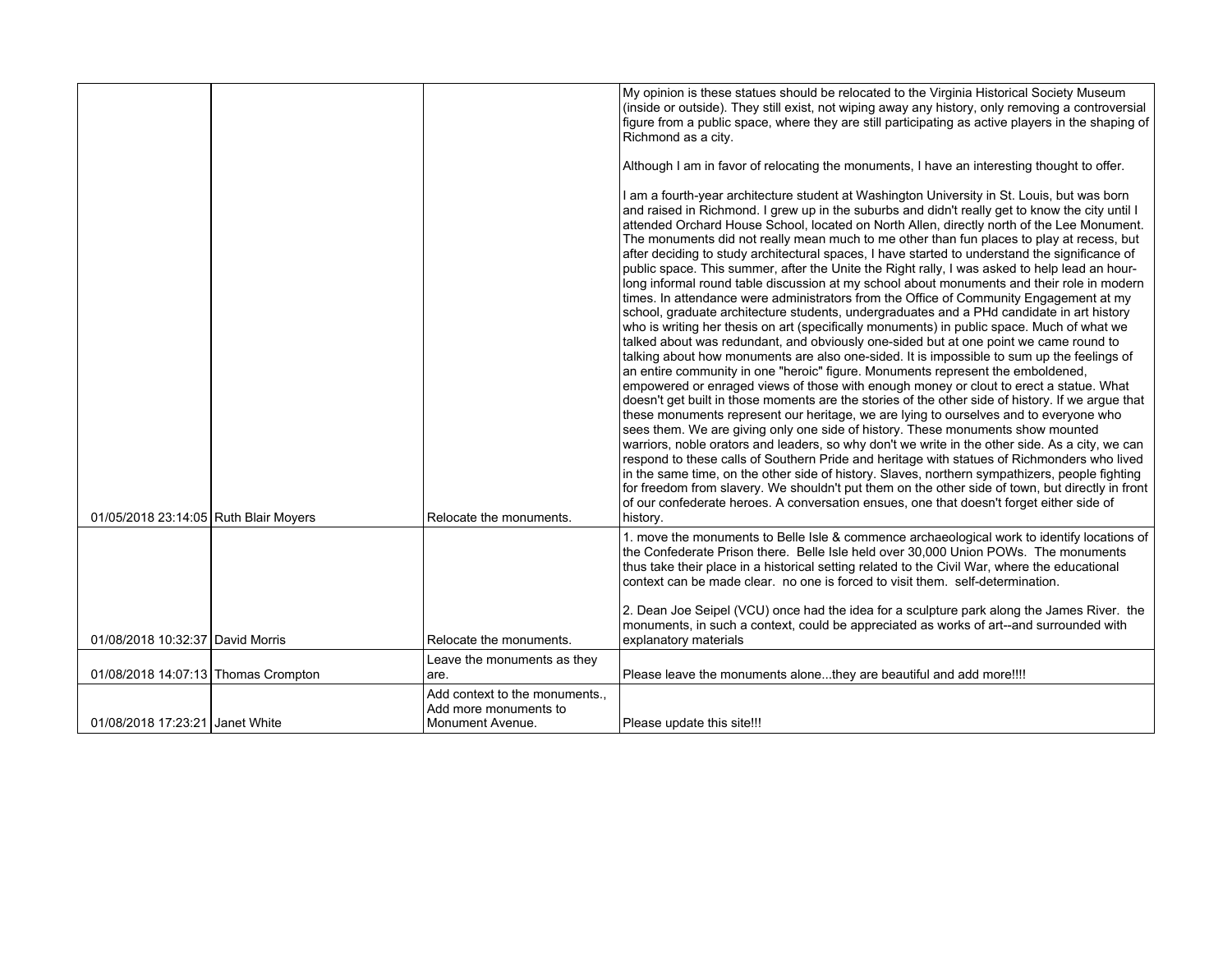| 01/09/2018 17:49:54 Sheila Schnitt | Leave the monuments as they<br>are., Remove the monuments<br>from Monument Avenue Add<br>context to the monuments., Add<br>more monuments to Monument<br>Avenue., Relocate the<br>monuments. | I understand that there is a great deal of emotion surrounding these issues. Regardless, of<br>which decision is made, nothing that happens should use public funds. When the city<br>schools are in such disarray and people in subsidized housing have no heat in record<br>breaking cold weather, I find it reprehensible that people would want to spend public monies<br>for any changes when people are suffering. If people want relocation or additions to happen,<br>they need to find private funding. I think the current administration needs to make it clear that<br>their first priorities go to the well-being of the living before assuaging the bitter memories of<br>the past. Nothing will really erase what has happened but we can work to insure fulfilling the<br>promise of the future.                                                                                                                                                                                                                                                                                |
|------------------------------------|----------------------------------------------------------------------------------------------------------------------------------------------------------------------------------------------|-------------------------------------------------------------------------------------------------------------------------------------------------------------------------------------------------------------------------------------------------------------------------------------------------------------------------------------------------------------------------------------------------------------------------------------------------------------------------------------------------------------------------------------------------------------------------------------------------------------------------------------------------------------------------------------------------------------------------------------------------------------------------------------------------------------------------------------------------------------------------------------------------------------------------------------------------------------------------------------------------------------------------------------------------------------------------------------------------|
| 01/10/2018 4:13:24 Paul Hatfield   | Add context to the monuments.<br>Add more monuments to<br>Monument Avenue.                                                                                                                   | The people they depict, however wrong their cause, played an important role in shaping the<br>future of the nation into one that became united. The war, itself, was the price we paid for our<br>failure to settle the slavery issue when the Constitution was written. Lee, Jackson, Stuart and<br>Maury were tragic heroes of that conflict. I could argue that Davis needs to come down. He<br>was not a Virginian, and, in his role as President of the CSA, prolonged the war. Besides the<br>statues' historical significance, they are works of art - maybe among the best examples of<br>equestrian forms.                                                                                                                                                                                                                                                                                                                                                                                                                                                                             |
|                                    |                                                                                                                                                                                              | Why do Richmonders only celebrate males whose trade is killing people? Why does<br>Monument Avenue not celebrate famous artists, scientists and even (a daring suggestion!)<br>women? Virginia is overly obsessed with military uniforms (not just confederate uniforms).<br>Poor, lonely Arthur Ashe needs some non-military company. Richmond's city fathers and<br>mothers should complete the historical record. Starting with WOMEN.<br>Among Richmond's Civil War women, the top candidates might be Elizabeth Van Lew and<br>Mary Bowser, spies who together provided immense amounts of information to the Unionist<br>army. Mary Bowser was a free black woman hired as a servant – on the advice of Elizabeth<br>Van Lew - by Mrs Varina Davies, wife of the president of the Confederacy. Bowser was able<br>to spy from inside the White House of the Confederacy. A giant statue of Bowser and Van                                                                                                                                                                                 |
| 01/10/2018 18:43:26 Robin POULTON  | Add more monuments to<br>Monument Avenue.                                                                                                                                                    | Lew, American women heroes, one black and the other white, would challenge the racist<br>militarism inherent in Richmond's otherwise-beautiful Monument Avenue.<br>Harriet Tubman and Sojourner Truth were famous anti-slavery women heroes, even though<br>they - like Rosa Parks who would also be a good subject - were not Virginians. Local statue<br>candidates might be Pocahontas (died 1617) and Oppussoquionuske (died 1610) famous<br>women leaders of the Powhatan Native American confederation; Angela from Angola, the first<br>African woman to arrive in Virginia in 1619; Gabriel, the slave who led the 1800 rebellion for<br>freedom and against slavery in Richmond; civil rights lawyers Sam Tucker (1913-1990),<br>Spottswood William Robinson, III (1916-1998) and Oliver Hill (1907-2007); and Congressman<br>John Mercer Langston (1829-1897) an abolitionist lawyer who was the first dean of the law<br>school at Howard University and the first president of what is now Virginia State University,<br>an historically black college in Petersburg near Richmond. |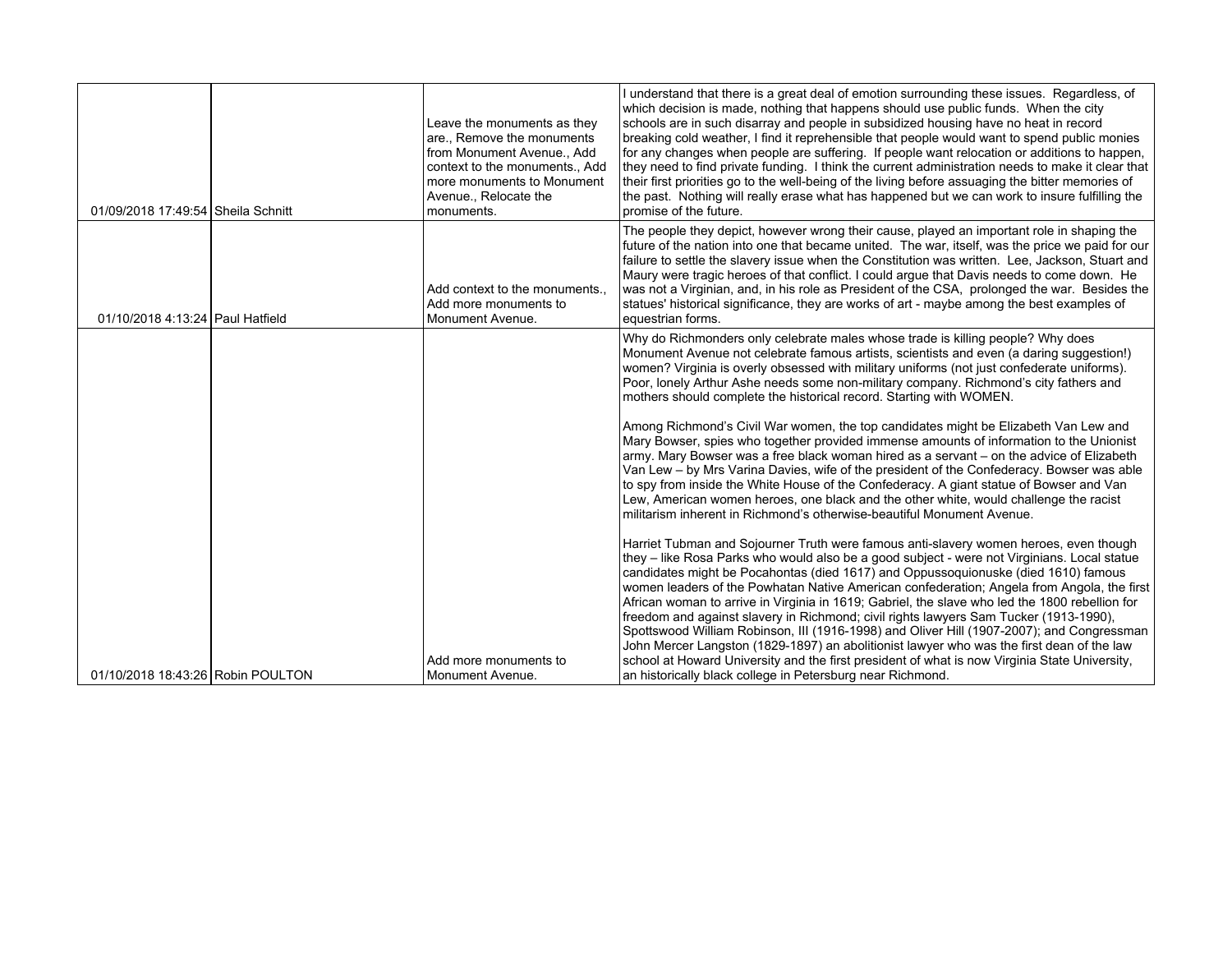|                                    |                                                                                                             | Greetings                                                                                                                                                                                                                                                                                                                                                                                                                                                                                                                                                                                                                                                                                                                                           |
|------------------------------------|-------------------------------------------------------------------------------------------------------------|-----------------------------------------------------------------------------------------------------------------------------------------------------------------------------------------------------------------------------------------------------------------------------------------------------------------------------------------------------------------------------------------------------------------------------------------------------------------------------------------------------------------------------------------------------------------------------------------------------------------------------------------------------------------------------------------------------------------------------------------------------|
|                                    |                                                                                                             | My name is Lyndon German staff writer with the Hopewell News. I'm looking to write a story<br>on Rev. Curtis Harris for the week of Martin Luther King Jr. Day. Rev. Harris was one of the<br>several hundred to walk along side Dr. King and was even granted an opportunity to meet<br>with him here in Hopewell, Va. As the first African-American mayor of Hopewell Harris was<br>instrumental in implementing a bust of Dr. King in the city's civic plaza. Today your committee<br>was one of many to consider Harris for a statue himself. I was looking for a point of contact to<br>discuss why Harris was chosen as one of figures for the Monument Avenue Commission.<br>You can contact me at (804) 658-9825 or germanlyndon@gmail.com. |
|                                    |                                                                                                             | Thank You,                                                                                                                                                                                                                                                                                                                                                                                                                                                                                                                                                                                                                                                                                                                                          |
| 01/11/2018 13:27:02 Lyndon German  |                                                                                                             | Lyndon German                                                                                                                                                                                                                                                                                                                                                                                                                                                                                                                                                                                                                                                                                                                                       |
|                                    |                                                                                                             | I'm kind of a fan of the idea of just ditching the confederate monuments, one interesting<br>possibility that might be more diplomatic could be:                                                                                                                                                                                                                                                                                                                                                                                                                                                                                                                                                                                                    |
| 01/12/2018 10:00:26 Thomas O'Keefe | Remove the monuments from<br>Monument Avenue., Add context<br>to the monuments., Relocate the<br>monuments. | What if the monuments simple stopped being maintained, except for things necessary for<br>safety? In other words, allow the monuments to weather, wear, and deteriorate. Imagine<br>these monuments aging and dying naturally over time, vines growing on them, crumbling<br>bases it would reflect the archaic nature of the beliefs of these figures, and allow them to<br>fade into the past as they should                                                                                                                                                                                                                                                                                                                                      |
| 01/12/2018 10:14:49 joel blum      | Add context to the monuments.                                                                               | The Monuments represent a part of our history that most directly oand powerfully impacts the<br>people whose ancestors suffered under slavery and the Jim Crow Laws. Therefore, the input<br>from these people (our African American Fellow Citizens) is crucial to any decision that is<br>reached. Extraordinary outreach efforts should be made to solicit this input and we all then<br>need to be informed as to what this input is.                                                                                                                                                                                                                                                                                                           |
| 01/12/2018 11:08:39 Tom O'Keefe    | Remove the monuments from<br>Monument Avenue.                                                               | I sent in a more reasoned perspective, but then I felt wrong about it. I was born and raised in<br>Richmond and have ancestors that fought on both sides of the war, and I think the<br>monuments must be removed. A quick glance at the secession documents and other critical<br>primary sources reveals that the Confederacy was all about preserving the slavery of black<br>people, and to glorify them one moment more is an insult to every American. A historical<br>argument for preserving them is not persuasive: many methods of highlighting history exist<br>that do not intentionally elevate and glamorize these warriors for the cause of slavery.                                                                                 |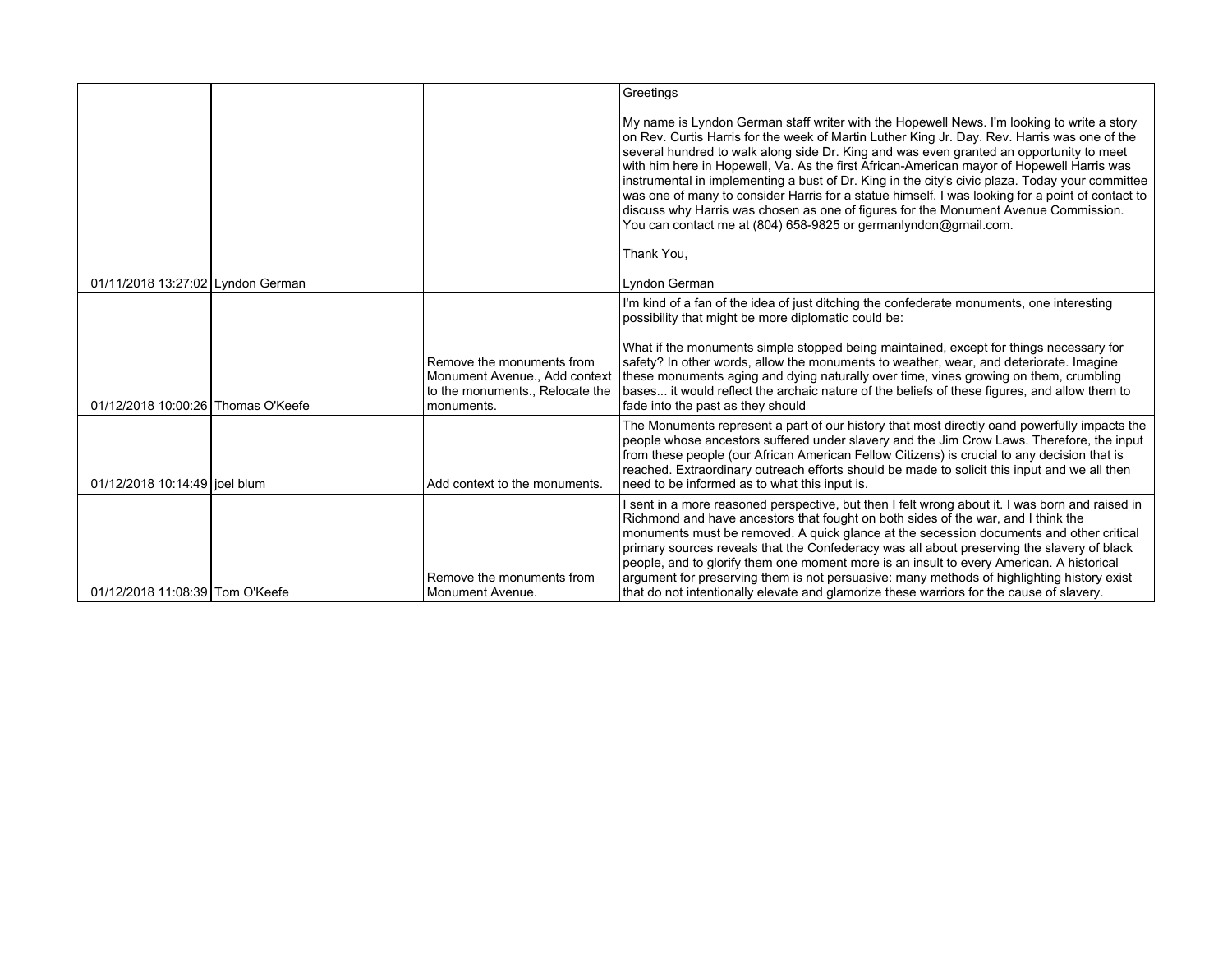|                                     |                                                                       | Dear Commission,                                                                                                                                                                                                                                                                                                                                                                                                                                                                                                                                                                                                                                                                                                                                                                                                                                                                                                                                                                                                                                                                                                                                                                                                          |
|-------------------------------------|-----------------------------------------------------------------------|---------------------------------------------------------------------------------------------------------------------------------------------------------------------------------------------------------------------------------------------------------------------------------------------------------------------------------------------------------------------------------------------------------------------------------------------------------------------------------------------------------------------------------------------------------------------------------------------------------------------------------------------------------------------------------------------------------------------------------------------------------------------------------------------------------------------------------------------------------------------------------------------------------------------------------------------------------------------------------------------------------------------------------------------------------------------------------------------------------------------------------------------------------------------------------------------------------------------------|
|                                     |                                                                       | From my perspective, the monuments are the equivalent of flying large confederate flags at<br>each circle along Monument Ave. They were raised as part of an ugly reassertion of white<br>supremacy and continue to represent the idealization of an abhorrent set of beliefs and<br>practices. It is hard to see the justification for honoring people who fought so as to ensure<br>they could continue to exploit, brutalize and maim another group of people.                                                                                                                                                                                                                                                                                                                                                                                                                                                                                                                                                                                                                                                                                                                                                         |
|                                     |                                                                       | The argument that removing the Monument Ave statues puts us on a slippery slope which will<br>result in the removal of all monuments to the country's 'founding fathers' is simply<br>disingenuous and/or uninformed. There is a critical distinction between racists, which many<br>of the founding fathers were, and those who would divide the country in order to preserve<br>their right to continue with chattel slavery. The argument that the statues somehow evoke a<br>glorious and gracious past similarly ignores the fact that (a) this vision of the past, even to the<br>extent valid, was built and relied for its maintenance on slavery, and (b) that's not what the<br>monuments in fact represent; rather, by form and plaque, they explicitly represent leaders of<br>a political and military movement the goal of which was to allow the continuation (and<br>expansion) of chattel slavery. Nor is there any meaningful way to 'contextualize' the statues<br>in a way that would render them no longer monuments to an ugly ideology. Beyond that, I<br>don't actually care whether the statues are destroyed or put in a museum, provided the<br>museum wants them and can raise private funds. |
|                                     |                                                                       | Finally, regarding the cost of removal, to reduce the same, we could consider simply<br>removing the statues and the plagues and leaving the pedestals in place, either to support<br>other statues that are not so blatantly offensive or as planters for flowers/trees, making the<br>avenue still more beautiful and supporting Richmond's image as a forward-looking, green city<br>that supports the ideals of this country and true grace.                                                                                                                                                                                                                                                                                                                                                                                                                                                                                                                                                                                                                                                                                                                                                                          |
|                                     |                                                                       | Sincerely,                                                                                                                                                                                                                                                                                                                                                                                                                                                                                                                                                                                                                                                                                                                                                                                                                                                                                                                                                                                                                                                                                                                                                                                                                |
| 01/18/2018 10:02:26 Jennifer Grogan | Remove the monuments from<br>Monument Avenue.                         | Jennifer Grogan                                                                                                                                                                                                                                                                                                                                                                                                                                                                                                                                                                                                                                                                                                                                                                                                                                                                                                                                                                                                                                                                                                                                                                                                           |
| 01/19/2018 14:04:26 Jackson Moret   | Add more monuments to<br>Monument Avenue., Relocate the<br>monuments. | I think we should add a monument of Annie Sullivan because she worked hard to help Helen<br>learn pretty much everything she needed and kept trying. I think when people see this<br>monument it will encourage them to reach for their dreams.                                                                                                                                                                                                                                                                                                                                                                                                                                                                                                                                                                                                                                                                                                                                                                                                                                                                                                                                                                           |
| 01/19/2018 14:07:52 Austin Rose     | Add more monuments to<br>Monument Avenue.                             | My monument idea is a dog. This will promote dog walking it also has a fountain with drinking<br>water for dogs. It is made of concrete and is 26 feet tall by 25 feet wide.                                                                                                                                                                                                                                                                                                                                                                                                                                                                                                                                                                                                                                                                                                                                                                                                                                                                                                                                                                                                                                              |
| 01/19/2018 14:08:38 sam v           | Add more monuments to<br>Monument Avenue.                             | My monument idea is a concrete monument saying Richmond this would be open to the<br>public to climb or to look at there would be benches and maybe a fountain. The words could<br>be colored or could be plain. You could also have janitors or custodians to keep it clean and<br>looking good. And people on work release could also help to clean it.<br>Thanks, Sam                                                                                                                                                                                                                                                                                                                                                                                                                                                                                                                                                                                                                                                                                                                                                                                                                                                  |
| 01/19/2018 14:08:38 Charles O'Bryan | Remove the monuments from<br>Monument Avenue.                         | Hi I'm Charles. I am a 7th grade student at 7 hills school in Richmond, Virginia. I am sending<br>this as an idea for the empty monument spot. I think a statue of a union soldier cutting<br>through a confederate flag should be put there. I think it would be a good idea to show<br>something like this to show that Richmond was the place where the confederate flag would<br>stand, but now it's not. replace the monuments with statues of war heroes of the union.                                                                                                                                                                                                                                                                                                                                                                                                                                                                                                                                                                                                                                                                                                                                              |
| 01/19/2018 14:10:35 caleb ross      | Add more monuments to<br>l Monument Avenue.                           | This marble statue of of lady liberty also comes with a marble US flag. It will be made of<br>diffrent color marble to make it have more color compaierd to the other monuments. This<br>monument will show how this state was the first state to be colnized and stated here. The<br>sigh at the bottom will be made of marble and have gold as subtance for the letters.                                                                                                                                                                                                                                                                                                                                                                                                                                                                                                                                                                                                                                                                                                                                                                                                                                                |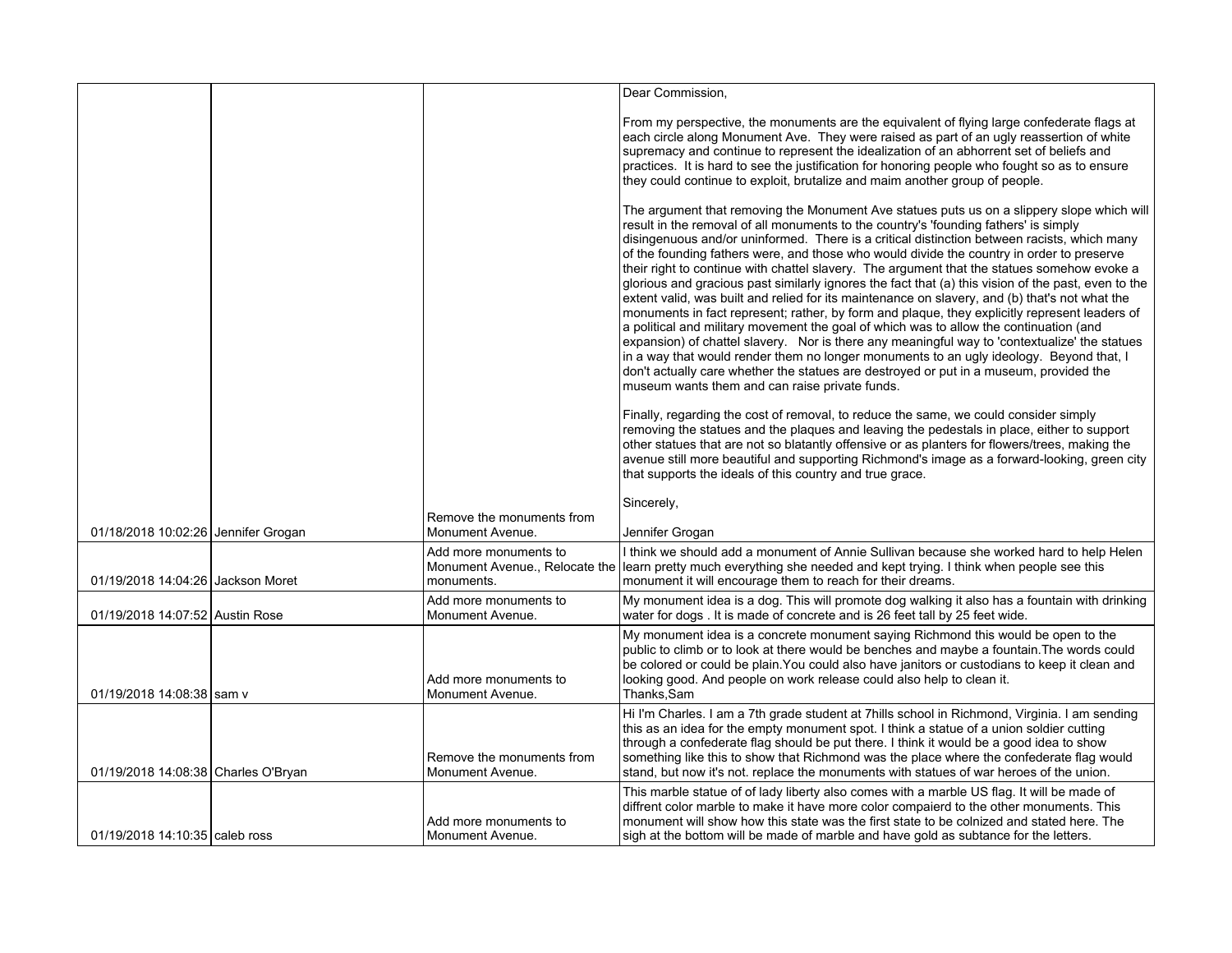|                                         | Leave the monuments as they<br>are., Add more monuments to | I have an Idea for a monument for monument avenue. It is 20 feet tall, it is made of stone, It<br>has every monument character standing tall. There is text on the base that says "Our history<br>will not leave so neither will we." It is on monument avenue. I think this would be a good<br>Idea because There is a lot of hate towards the monuments right now. I think this monument                                                                                                                                                                                                                                                                                                                                                                                                                                                                                                                                                                                                                                                                                                              |
|-----------------------------------------|------------------------------------------------------------|---------------------------------------------------------------------------------------------------------------------------------------------------------------------------------------------------------------------------------------------------------------------------------------------------------------------------------------------------------------------------------------------------------------------------------------------------------------------------------------------------------------------------------------------------------------------------------------------------------------------------------------------------------------------------------------------------------------------------------------------------------------------------------------------------------------------------------------------------------------------------------------------------------------------------------------------------------------------------------------------------------------------------------------------------------------------------------------------------------|
| 01/19/2018 14:13:13 Alexander Moore     | Monument Avenue.                                           | will show people that the monuments will not fall or be moved.                                                                                                                                                                                                                                                                                                                                                                                                                                                                                                                                                                                                                                                                                                                                                                                                                                                                                                                                                                                                                                          |
| 01/19/2018 14:14:06 george starkey      | Add more monuments to<br>Monument Avenue.                  | Hello I am a 7th grade student at seven hills school I have a monument idea for monument<br>avenue it would be a statue of mars with the words under the pedestal, Explore. And on the<br>globe of mars it would say do it. the mars globe would be made of brass and the pedestal<br>would be made of hardened kilned clay and the ice cap would be made of granite, and the<br>entire dimensions of the monument would be 32 feet wide and 26 feet tall. I think it would be<br>a good idea because I think it would make people more adventurous and more curious.                                                                                                                                                                                                                                                                                                                                                                                                                                                                                                                                   |
| 01/19/2018 14:15:21 Walker Hill         | Add more monuments to<br>Monument Avenue.                  | My monument idea is the reddish building and clock tower of the Main Street Station. The<br>monument will be made of concrete so that it doesn't break. The monument itself will be 9<br>feet long, 5 feet wide, and 11 feet high. The clock tower will be two feet long and two feet<br>wide and connected to the building. There will be a pedestal 13 feet in diameter at the bottom<br>and 11 feet in diameter on the second level. The monument will be constructed on the<br>second level of the pedestal. There will also be important facts engraved on the bottom of the<br>pedestal and the name of the monument on the second level. This monument will bring<br>awareness and would bring people to learn about the history of trains and modern things.<br>People would like to learn about the grand opening and renovations of the Main Street<br>Station.                                                                                                                                                                                                                               |
| 01/19/2018 14:16:06 Darwin Lederay      | Add more monuments to<br>Monument Avenue.                  | My idea for a monument is to build a rock surrounded by water on a column to represent the<br>James river. The monument will be 25 feet high. The column is 18 feet high and the rock will<br>be 7 feet high. The column will be dark gray and be made of granite. The rock and the water<br>will be shiny light gray and will be made of marble. I think the Importance of a monument<br>representing the river would be a great idea because I think it would remind people of how<br>long the James River has been with us. I think people won't fight over the statue. Everybody<br>would be able to enjoy it.                                                                                                                                                                                                                                                                                                                                                                                                                                                                                      |
| 01/19/2018 14:17:57 Chris Leffler       | Add more monuments to<br>monuments.                        | Monument Avenue., Relocate the My monument Idea is just a large pine tree standing at twenty six feet tall and having a<br>marble base.                                                                                                                                                                                                                                                                                                                                                                                                                                                                                                                                                                                                                                                                                                                                                                                                                                                                                                                                                                 |
| 01/19/2018 14:22:39   jahleel covington |                                                            | wassup my monument was a cannon on top of stone with cannon balls on the side.                                                                                                                                                                                                                                                                                                                                                                                                                                                                                                                                                                                                                                                                                                                                                                                                                                                                                                                                                                                                                          |
| 01/19/2018 14:23:16 Maddox Turner       | Add more monuments to<br>Monument Avenue.                  | I did this monument for a project at my school<br>What I believe it should include is an angel and a demon reaching for a bird man with<br>american flags for wings promoting peace.<br>It should be 16 feet tall and 5 feet wide and made of stone<br>It should present the message that no man or woman is perfect and that all humans are<br>imperfect but that we should strive to be perfect even if it is impossible. It tells us that we are<br>not good or evil, but we are still human beings no matter what we look like, what religion we<br>are from, that we are all humans and that makes us all equal. But there is a time when we do<br>become good or evil and this is when either the angels blow their trumpets and send their<br>messengers to bring us to heaven, or when the demons blow the horns of destruction and<br>send their messengers to bring us down to the depths of hell. This monument should tell us<br>that we should strive to be good and also strive to be perfect so that the demons can no<br>longer drag us into the pools of eternal destruction and pain. |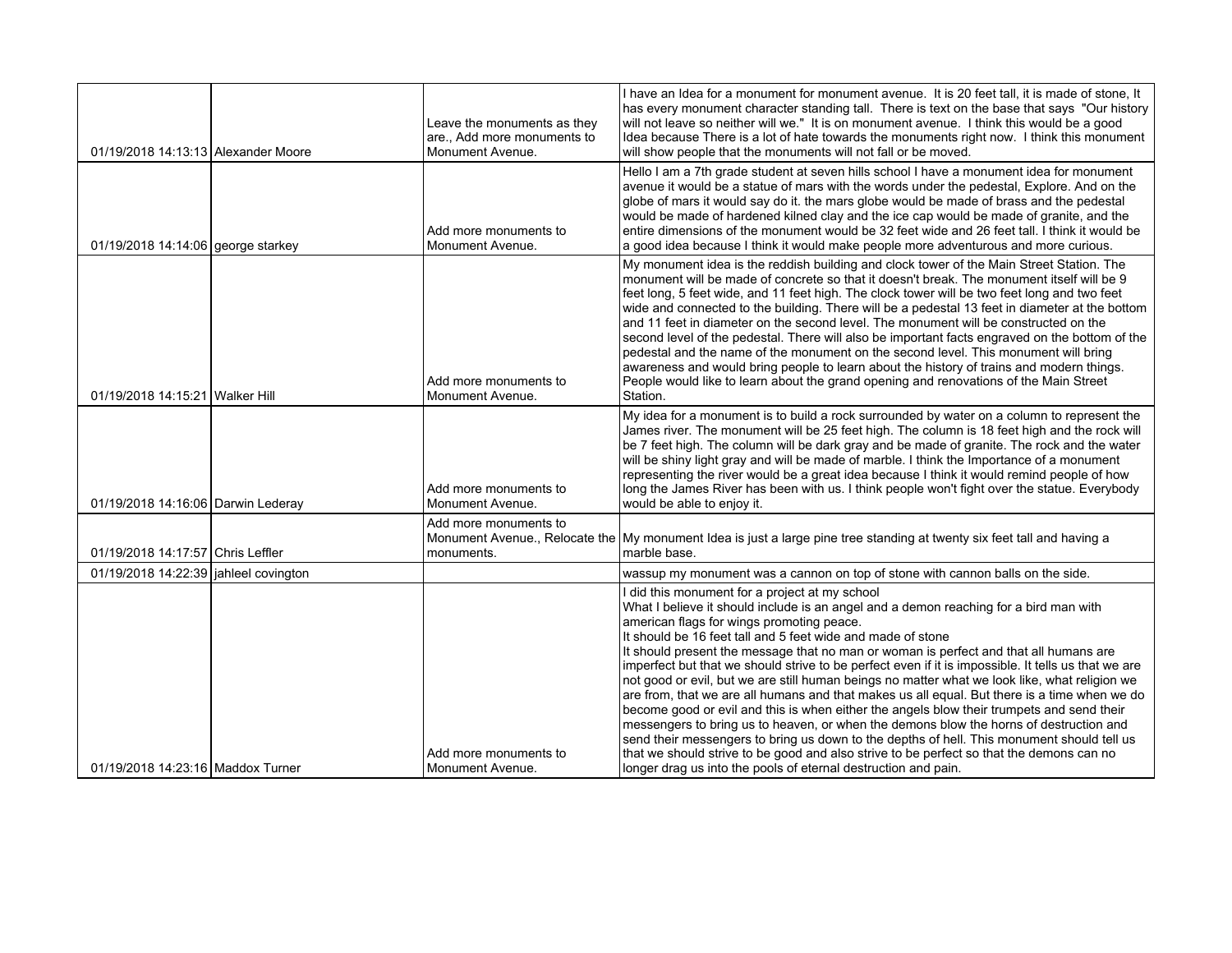| 01/19/2018 14:26:36 Asher Levy     | Add more monuments to<br>Monument Avenue.                                                                               | Hello, I'm a 7th grader living in Richmond Virginia and I was thinking of adding a monument of<br>Edgar Allen Poe. The reason I think Edgar Allan Poe would be a good addition to Monument<br>Ave is because he lived in Virginia for a long time and he is one of the most famous poets of<br>all time and I think he deserves a Monument on Monument Ave to honer to him. I was<br>thinking of making a 13 foot, 3 demensional piece of stone with Edgar Allan Poe, a raven, his<br>name, and when he was born and when he died engraved into the piece of stone. I want the<br>picture of him taking up the top and the middle of the stone, and the raven, his name, and<br>when he was born and when he died at the bottom of the stone. |
|------------------------------------|-------------------------------------------------------------------------------------------------------------------------|-----------------------------------------------------------------------------------------------------------------------------------------------------------------------------------------------------------------------------------------------------------------------------------------------------------------------------------------------------------------------------------------------------------------------------------------------------------------------------------------------------------------------------------------------------------------------------------------------------------------------------------------------------------------------------------------------------------------------------------------------|
| 01/19/2018 14:37:25 liack keith    | Leave the monuments as they<br>are., Add more monuments to<br>Monument Avenue.                                          | hi im a 7th grader at 7 hills school and i want to make a new monument about an x. this x will<br>stand there for the ending of poaching. we will make this monument to help end and prevent<br>poaching myself jack keith i love animals but its hard to see them go one species by one<br>species down the drain in witch i wanna stop that all from going down. this is my letter and i<br>really hope this is a possibility thank you for your time, jack keith                                                                                                                                                                                                                                                                           |
| 01/19/2018 14:38:40 Carter Fischer | Add more monuments to<br>Monument Avenue.                                                                               | Hi. My name is Carter Fischer and I would like to propose that there be a bridge over the<br>Monument/Meadow intersection connecting both of the medians. The bridge would be 17ft<br>over the road and 114ft long(58ft for steps, 29ft per side) with the possible addition of a<br>handicap ramp. Arches would arch over the bridge at regular intervals. Now you might be<br>wondering "What does any of this have to do with monuments?" Well, this monument would<br>symbolize the structure and stability of Richmond. It would also encourage people to walk<br>places, and their dogs would be able to play in the grassiest areas nearby. Please feel free to<br>email me for more details.                                          |
| 01/19/2018 14:42:37 Kyan patel     | Add more monuments to<br>Monument Avenue.                                                                               | I think that we should add a new monument about trust.I think that the monument should be<br>16-17 feet tall the pedestal should have carvings that remind people of trust of loyalty. There<br>is a kid (girl or boy) that is about to fall off the pedestal then the other kid (boy or girl) is<br>grabbing his or her hand towards here. my meaning behind this is that in our world people are<br>starting to care more about there self than other people. The materials for the kids are going<br>to be steel. Hopefully this is something that people will not fight about because it was not part<br>of the war and every one will be happy                                                                                           |
|                                    |                                                                                                                         | My idea of my monument is the Tredegar Iron Works Water wheel. The wheel is made of iron,<br>and it sits on top of a concrete pedestal. It will be 13 feet tall and 13 feet wide.                                                                                                                                                                                                                                                                                                                                                                                                                                                                                                                                                             |
| 01/19/2018 14:44:20 Braxton Hill   | Add more monuments to<br>Monument Avenue.                                                                               | The monument will show how important the James River was back during the Civil War. The<br>water from the James River powered the water wheel, which made factories in the Iron<br>Works. When people look at the water wheel, they will remember how important the James<br>River was back during the Civil War.                                                                                                                                                                                                                                                                                                                                                                                                                             |
| 01/19/2018 14:45:51 arthur Bunnell | Remove the monuments from<br>Monument Avenue., Add more<br>monuments to Monument<br>Avenue., Relocate the<br>monuments. | it looks like a hand. it would be 12 ft high. the hand would hold a candle. it would be a good<br>idea because it would show that there is always someone ready to help you when you need<br>it. it would help stop racism because it show that everyone is equal. it would not be on a<br>pedestal to show that it is for everyone from all walks of life. there would be a pool of water<br>around it, and the money that people threw in would go to helping the poor. it would be built<br>of bronze. There would be crosswalks leading over to it.                                                                                                                                                                                       |
| 01/19/2018 14:49:52 Laguan Almond  |                                                                                                                         | my monument is a 11 ft. by 2.6 ft. of Harriet Tubman . I think it stand's for her courage,<br>bravery, and the thing's she did for other slaves. it's made out of steel because she was very<br>strong.                                                                                                                                                                                                                                                                                                                                                                                                                                                                                                                                       |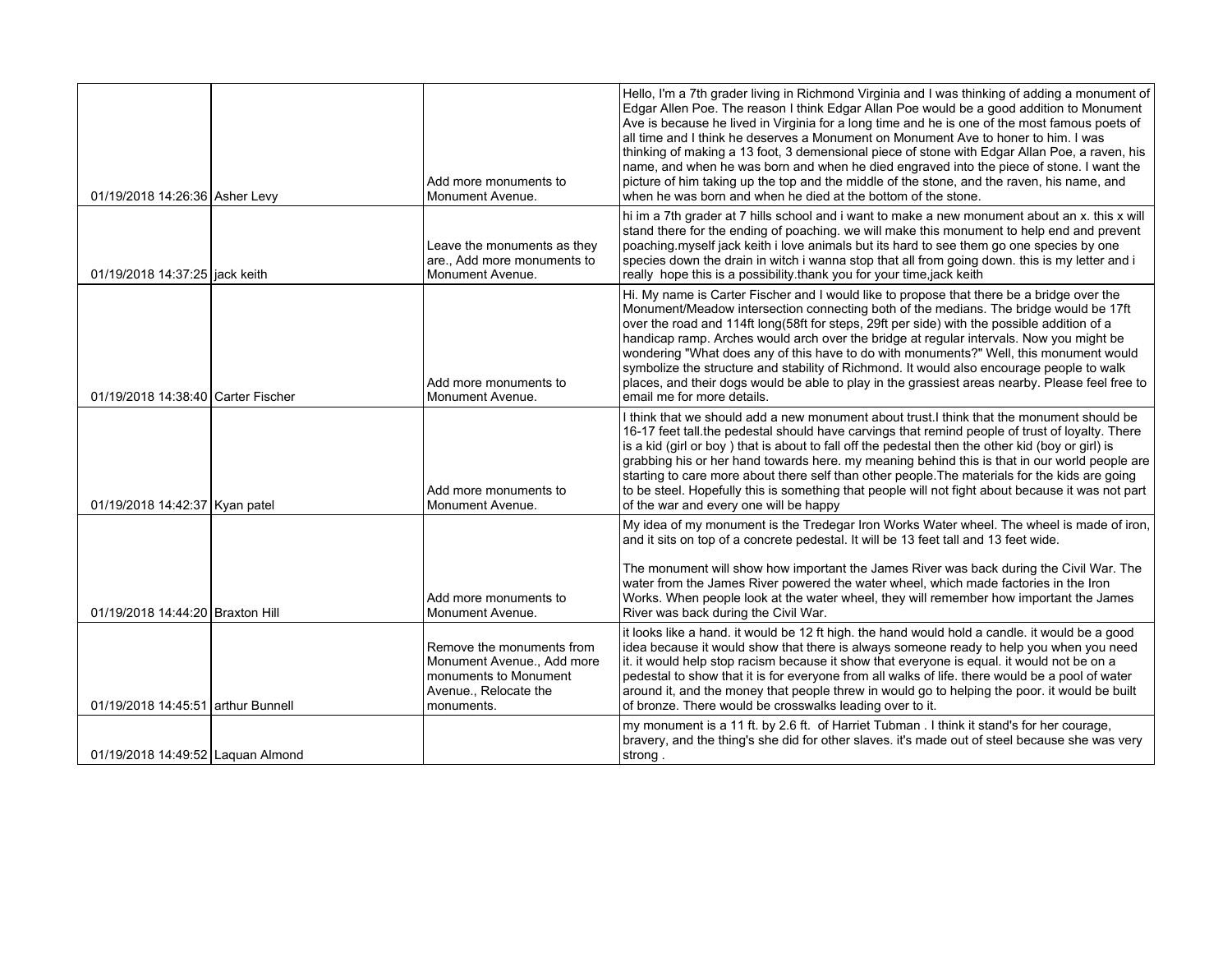|                                      |                                             | Dear Monument Commission,<br>My name is Samuel Holliday, and I have an idea that relates to adding a monument to<br>Monument Ave.                                                                                                                                                                                                                                                                                                                                                                                                                                                                                                                                                                                                                                                                                                                                                                   |
|--------------------------------------|---------------------------------------------|-----------------------------------------------------------------------------------------------------------------------------------------------------------------------------------------------------------------------------------------------------------------------------------------------------------------------------------------------------------------------------------------------------------------------------------------------------------------------------------------------------------------------------------------------------------------------------------------------------------------------------------------------------------------------------------------------------------------------------------------------------------------------------------------------------------------------------------------------------------------------------------------------------|
|                                      |                                             | Days that my sister gets dropped off first on my drive to school, I pass Monument Ave. I<br>always look at the statues as we pass them always memorizing which way Stonewall<br>Jackson faces, or figuring out what a monument is about. Recently, I learned that some<br>people disrespect these monuments, like drawing graffiti on them. I also learned that some<br>people praise these monuments stand for so much, that they block off a part of the road and<br>play Confederate tunes. The second one is a bit too much flair but we do have the right of<br>speech so according to the law, it's okay. I really hate when people disrespect historic<br>artifacts like destroying part of a monuments. So I have decided to make my own monument<br>to help (hopefully) preserve these artifacts.                                                                                          |
|                                      |                                             | My Idea is this, on the intersection of monument and meadow, two civil war soldiers,<br>confederate and union, standing side by side, holding their respective flags on a flag pole,<br>with the bottom of the flagpoles touching. The platform that they are on is kind of like a<br>seduced explosion with spikes heading upward, not out. It has a plaque on the front that<br>states, "This monument is dedicated to the people who fought or died in the civil war 'Those<br>who cannot remember the past are condemned to repeat it.' - George Santayana"                                                                                                                                                                                                                                                                                                                                     |
|                                      |                                             | The materials needed are as follows: Iron cast steel for the soldiers and the flagpoles, Woven<br>fabric for the flags, and black granite for the pedestal.                                                                                                                                                                                                                                                                                                                                                                                                                                                                                                                                                                                                                                                                                                                                         |
|                                      |                                             | I think how people would react would be different. Some people would praise it, some people<br>would hate it, some people go "meh", but the possibility I would think most likely would<br>happen would be that the people disrespecting the monuments would stop because they<br>have a monument, and the neo confederates would be okay because they have one more<br>monument, but it has the union on it.                                                                                                                                                                                                                                                                                                                                                                                                                                                                                       |
|                                      |                                             | Thank you for taking the time for reading this. If you have any questions, or just have any<br>feedback, please email me back at s.holliday@7hillsschool.org.                                                                                                                                                                                                                                                                                                                                                                                                                                                                                                                                                                                                                                                                                                                                       |
| 01/19/2018 14:55:05 Samuel Holliday  | Add more monuments to<br>Monument Avenue.   | from.<br>Samuel Holliday.                                                                                                                                                                                                                                                                                                                                                                                                                                                                                                                                                                                                                                                                                                                                                                                                                                                                           |
|                                      |                                             | Dear Staff at Monument Avenue Comi<br>I have an idea for a monument. The monument will be built at the corner of<br>Monument Avenue It involves a cylindrical base hat is fairly wide, another cylindrical base on<br>top but not as wide and the same height. there is another cylindrical base on top of that which<br>is not as wide and shorter than the last. On the middle base there is an engraved peace sign.<br>I think that this would benefit Richmond and Monument Avenue because nobody<br>would argue over its removal because it won't go against anybody's beliefs. It wouldn't cost a<br>ton of money because it is relatively simple. When people drive by it will remind them to be<br>kind and to be peaceful and nice to the people that they are around. Thank you for spending<br>the time to read through my monument and consider it as a possibility of Monument Avenue. |
| 01/19/2018 14:57:23 Alistair Burnett | Add more monuments to<br>l Monument Avenue. | Sincerely,<br><b>Alistair Burnett</b>                                                                                                                                                                                                                                                                                                                                                                                                                                                                                                                                                                                                                                                                                                                                                                                                                                                               |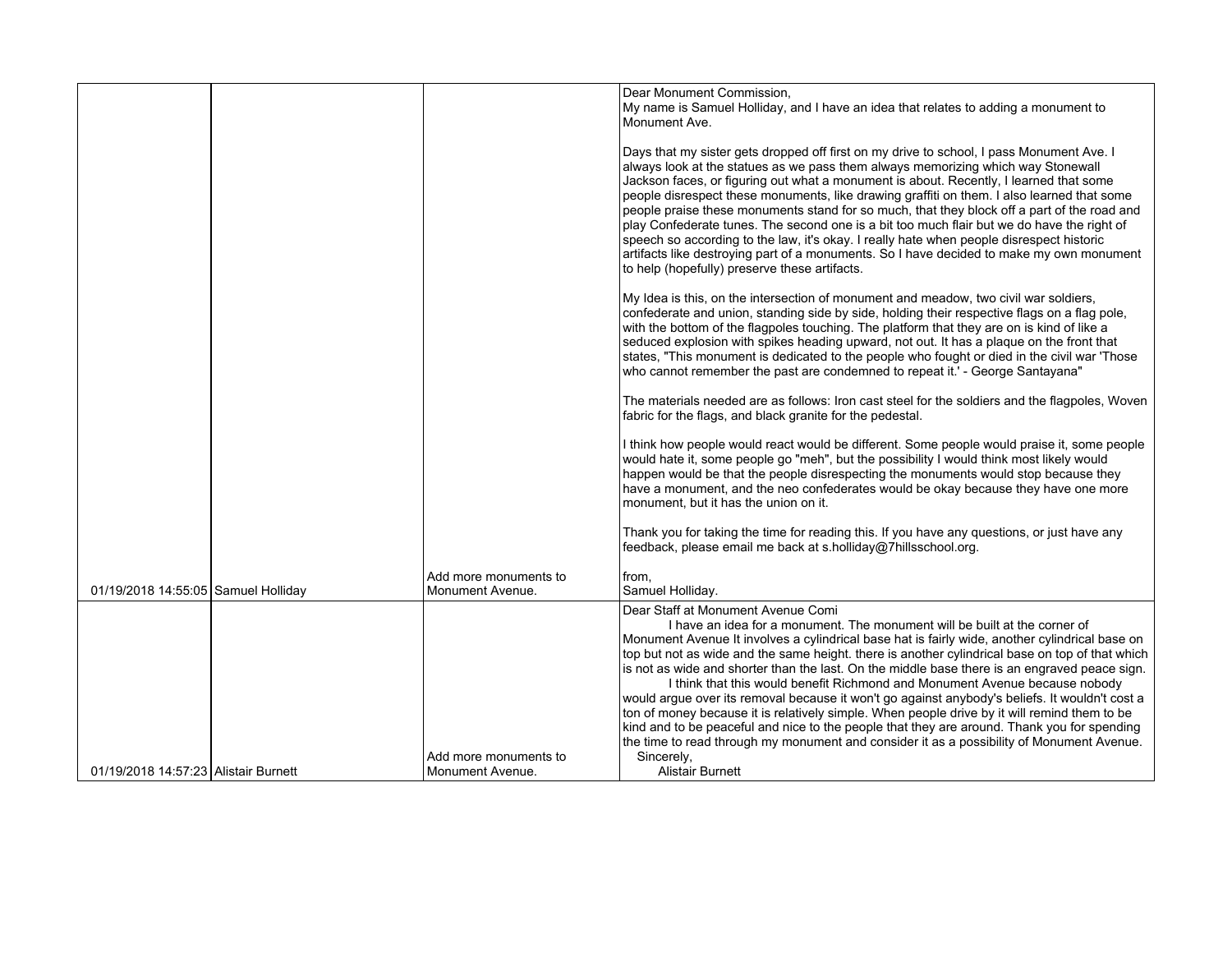| 01/19/2018 15:00:58 Thomas Bone       | Add more monuments to<br>Monument Avenue.                                                                                                                 | Dear, people of monument avenue<br>I think Russel Wilson would be a great statue to put up since he went to collegiate private<br>school, hes one of those people who dont forget about there hometown, he comes back<br>whenever he can to teach young kids about football, and to help highschoolers get acedimicly<br>better. It would be 15 feet tall and 10 feet wide and made of stone. The statue would be of<br>Russel Wilson with kids gathered all around him and make it look like he would be telling<br>them something to help them. He hasn't passed away yet so you would be taking a risk if he<br>were to do anything illegal you would have a statue of a felon. So I feel you should make a<br>statue of him in the future when he passes away.                                                         |
|---------------------------------------|-----------------------------------------------------------------------------------------------------------------------------------------------------------|----------------------------------------------------------------------------------------------------------------------------------------------------------------------------------------------------------------------------------------------------------------------------------------------------------------------------------------------------------------------------------------------------------------------------------------------------------------------------------------------------------------------------------------------------------------------------------------------------------------------------------------------------------------------------------------------------------------------------------------------------------------------------------------------------------------------------|
| 01/19/2018 15:01:48 Aayan P           |                                                                                                                                                           | Hello thank you for listening to me my monument is a monument of all the good solideries<br>that died in the civil war it does not need to be even a bunch of name it should be a solider<br>split and half one of the north and one side south why it should be there is so that when we<br>drive by we dont just think of some infamous general but of the good solider the server in<br>army I'm hopeing that all of this is a sucess I am going to be a very hapy person I think there<br>should be a 15 by 15 ft solid chunk of marbal then a glass marbel statue of the north and<br>south statue split but they are still together, thank you for listening to my request.                                                                                                                                          |
| 01/19/2018 15:07:39 Nathan H          | Add more monuments to<br>Monument Avenue.                                                                                                                 | I have an idea for a monument. I will be called Hands of Equality. It is two hands shaking. The<br>monument will be ten and a half feet tall and 9 feet wide and 6 feet long. The two marble<br>blocks holding the hands the one on the bottom will be 9 feet wide and 6 feet long. The<br>smaller marble block will be 5 feet wide and 2 feet long. The hands will be made of bronze.<br>There will be a plaque that says " We are all equal no matter anyone tells you." There will<br>also be two 7 foot benches coming out of both side to form a semicircle around a brick patio<br>so people can can sit and enjoy the monument. I think that this monument should be in<br>Richmond because Richmond needs to start treating each other as equal.                                                                   |
| 01/22/2018 21:46:37 Joel Blum         | Remove the monuments from<br>Monument Avenue., Add context<br>to the monuments., Add more<br>monuments to Monument<br>Avenue., Relocate the<br>monuments. | I submitted an application for a community forum to be held at the 1st UU Church of<br>Richmond on Thursday, March 22nd. Could you please confirm that you have received this<br>application and let me know when I can expect to hear whether this date will work for the<br>Commission- i.e. that some members will be able to attend. I have reserved space for the<br>forum but we cannot go ahead with detailed planning unless we know that the Commission<br>with be able to participate.                                                                                                                                                                                                                                                                                                                           |
|                                       |                                                                                                                                                           | If the monuments were not put up at the end of the civil war then they do not need to be<br>there. From what I know they were erected during the jim crow era. Regardless, the<br>constitution of the confederacy explicity stated its support of slavery of people from africa as a<br>founding principle. In a city that is almost 60% black, we can do better than leave up these<br>monuments. They are not a remembrance of the dead confederate soldiers- we already have<br>a cemetary for that. These statues are monuments to what the southern racists wanted the<br>confederacy to be- a place with slavery. Leaving them as they are is like a slap in the face to<br>our black citizens. The majority of our citizens. We already have museums where they can be<br>put with a context thats actually a text. |
|                                       | Remove the monuments from<br>Monument Avenue., Relocate the                                                                                               | Keep the Arthur Ashe statue, and add more monuments in all the empty spots that are in a<br>similar vein to Maggie Walker. More women of color, please! Maybe Governor Wilder or<br>something.                                                                                                                                                                                                                                                                                                                                                                                                                                                                                                                                                                                                                             |
| 01/23/2018 18:53:37 Paige Horn        | monuments.                                                                                                                                                | Let's have a monument avenue that actually reflects the values of our city's people.                                                                                                                                                                                                                                                                                                                                                                                                                                                                                                                                                                                                                                                                                                                                       |
|                                       | Add context to the monuments<br>Add more monuments to                                                                                                     | Please do not destroy this important part of United States history just because it is a story<br>which is hard to tell. Talk to the different communities and listen to how they want their story<br>told. Tearing up Monument Avenue would be a disservice to history and future generations.<br>It is our job now not to destroy the past, but to use the past to allow us to learn and become<br>better as a society. Tell the hard stories, don't gloss over the painful truth, allow these                                                                                                                                                                                                                                                                                                                            |
| 01/24/2018 20:41:17 Kimberly Hannigan | Monument Avenue.                                                                                                                                          | monuments to be a basis for moving forward.                                                                                                                                                                                                                                                                                                                                                                                                                                                                                                                                                                                                                                                                                                                                                                                |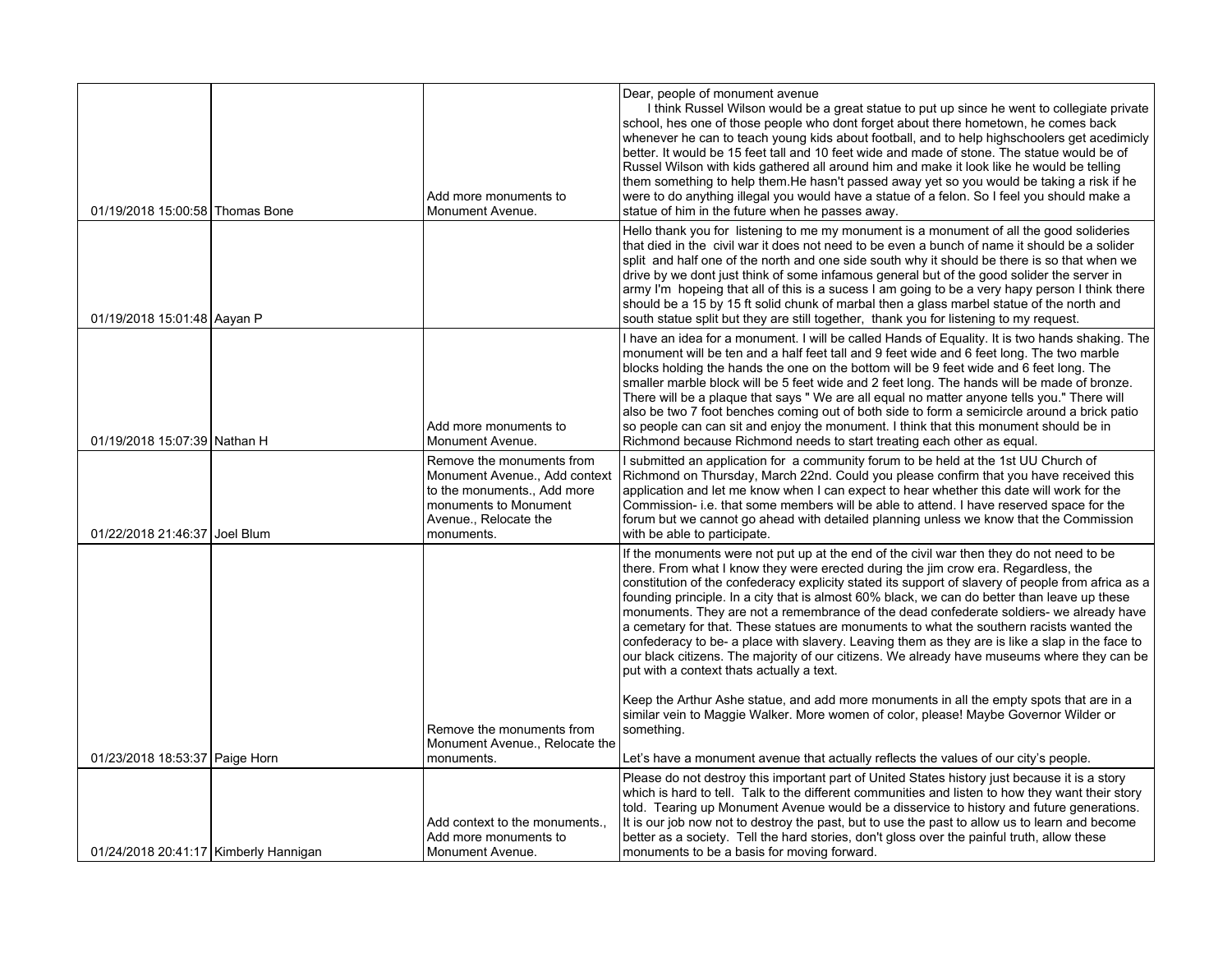| 01/29/2018 12:15:39 DANA HANSON | Leave the monuments as they<br>are.                                       | WE SHOULD NOT HAVE TO LOOK BACK TO PAST UGLINESS EXCEPT TO LEARN<br>FROM IT, TO ENHANCE THE PRESENT, AND TO RELEASE WHATEVER BEAUTY IS<br>TRAPPED BEHIND OLD SECRETS AND SELF-DEFEATING ATTITUDES.                                                                                                                                                                                                                                                                                                                                                                                                                                               |
|---------------------------------|---------------------------------------------------------------------------|--------------------------------------------------------------------------------------------------------------------------------------------------------------------------------------------------------------------------------------------------------------------------------------------------------------------------------------------------------------------------------------------------------------------------------------------------------------------------------------------------------------------------------------------------------------------------------------------------------------------------------------------------|
|                                 |                                                                           | It has become clear to me that signage alone is not adequate to contextualize the<br>Confederate monuments on Monument Avenue. New statues will be necessary if Monument<br>Avenue is to tell the broader story of Richmond's history.                                                                                                                                                                                                                                                                                                                                                                                                           |
|                                 |                                                                           | My suggestion is to contextualize the existing Confederate monuments with carefully chosen<br>new monuments to be erected within the same space or, at least, the same viewshed as the<br>existing ones. The new statues would be "oppositional" in some way and speak directly to the<br>existing monuments in a kind of dialogue across the Civil War divide or across the ages. They<br>would serve to put Richmond's best-known history - the Confederacy and the Civil war -- in<br>both chronological and ideological context.                                                                                                             |
|                                 |                                                                           | THUS:                                                                                                                                                                                                                                                                                                                                                                                                                                                                                                                                                                                                                                            |
|                                 |                                                                           | IN THE LEE STATUE VICINITY: add John Mitchell, Jr., who is worthy of a monument and<br>whose editorials against the Lee monument are really the only period dissent to it. If we were<br>to write a sign to "contextualize" the Lee statue, we would certainly quote Mitchell's editorials.<br>Let's do better and put his quotes on a monument to him that visitors can see as they also<br>see Lee.<br>AND/OR: a second new statue to Gen. Winfield Scott, who was Lee' mentor and commander<br>and whose decision to remain in the Union reminds that Lee's decision to secede was not the<br>inevitable course for all patriotic Virginians. |
|                                 |                                                                           | STUART statue vicinity. a statue to the US Colored Troops, specifically the "Forgotten"<br>Fourteen" Medal of Honor winners. The inscriptions on the Stuart monument base emphasize<br>that he died fighting to save the city. Erect a new monument to remind visitors that other men<br>died trying to capture Richmond.                                                                                                                                                                                                                                                                                                                        |
|                                 |                                                                           | DAVIS statue vicinity: reserved for L. Douglas Wilder or (my preference) Oliver Hill. What<br>better rebuke to Davis and the cause that is celebrated on his monument than a statue to an<br>African-American statesman of Gov. Wilder's historical importance or Oliver Hill's character<br>and accomplishments?                                                                                                                                                                                                                                                                                                                                |
|                                 |                                                                           | JACKSON statue vicinity (logistically difficult): one "pious blue-eyed killer" deserves another:<br>Gabriel Prosser. A God-fearing man of passionate belief who gave his life for a cause.                                                                                                                                                                                                                                                                                                                                                                                                                                                       |
|                                 |                                                                           | MAURY MONUMENT VICINITY: Admiral Samuel Gravely. A pairing of famous (to some /<br>obscure to most) Virginia-born U.S. naval heroes.                                                                                                                                                                                                                                                                                                                                                                                                                                                                                                             |
|                                 |                                                                           | To be successful, the new statues would have to be AT LEAST Arthur Ashe stature<br>(preferably bigger and better) and would require the city to allot all of its public art dollars to<br>them for years to come.                                                                                                                                                                                                                                                                                                                                                                                                                                |
| 01/30/2018 21:20:28 John Coski  | Add context to the monuments<br>Add more monuments to<br>Monument Avenue. | I THOUGHT that I had submitted these suggestions the night of the August hearing, but I<br>apparently failed to do so.                                                                                                                                                                                                                                                                                                                                                                                                                                                                                                                           |
|                                 |                                                                           |                                                                                                                                                                                                                                                                                                                                                                                                                                                                                                                                                                                                                                                  |